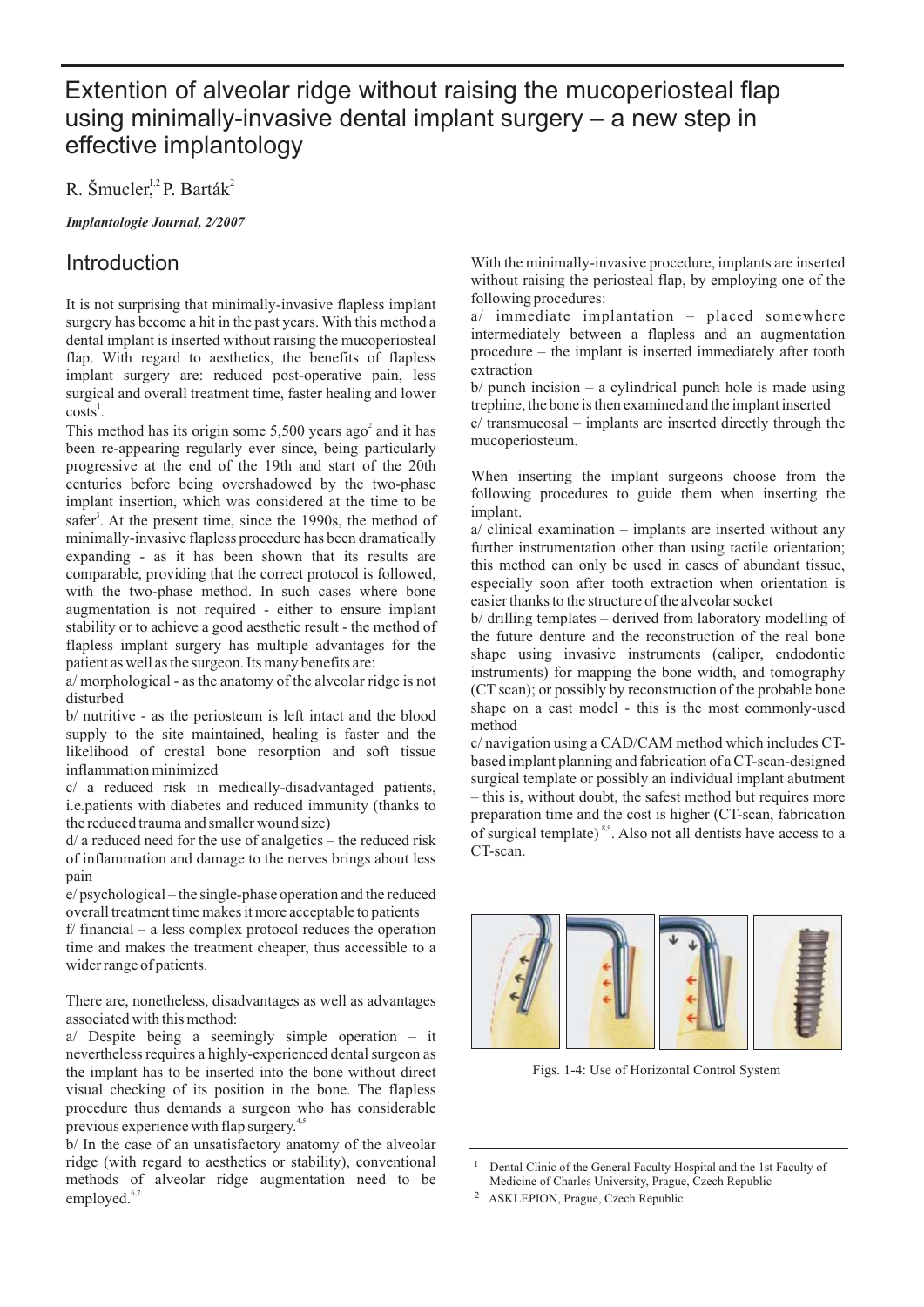# Our indications for minimally-invasive implantology and results in its use

The use of the minimally-invasive implant procedure is limited in particular by the alveolar width. To comply with the widely-accepted recommendation, an implant should be surrounded by a minimum of 1 mm of bone. The method is used and is most suitable for alveolar ridges, which are of a generous height and width<sup>4,10,11</sup>.

Our dental surgery has offered minimally-invasive dental surgery since 1995 and with our increasing experience we have set up two indication groups based on alveolar width and implant diameter:

a/ safe indications – the diameter of the alveolar ridge is in all directions and along its whole length larger by 4 mm than the diameter of the used implant. Our criterion is based upon the widely accepted requirement of 1 mm of intact bone surrounding the implant plus 2 mm as a cover for possible surgical inaccuracies (i.e., a 5 mm STI-BIO-C implant, LASAK Ltd., Czech Republic, would be inserted into an alveolar ridge of 9 mm width or more). A criterion of 4 mm is an arbitrary one and much depends on the surgeon's skill. For a trainee surgeon just beginning (practical dentists) we would suggest to increase that level to 5 mm, whilst for an experienced surgeon (specialised dental surgeon) 2-3 mm of alveolar width over the implant diameter might suffice. More than 50 % of patients in general clinical practice, (in our case, more than 60 % as we are specializing in more complicated cases), are not suitable for this type of implant procedure. Under this indication, between 1994–2006, we have inserted 486 implants, all of them having been loaded for a minimum of six months up until today. From this total number, 11 implants were lost (four of which were in one patient who lost all implants inserted due to a suspected systemic cause), and 8 implants had an extended healing period (in all these cases the implants had been inserted too close to one of the alveolar walls which resulted in bone fracture and exclusion of bone sequestrum). Out of this total number, we inserted 234 Impladent implants (LASAK Ltd., Czech Republic) and 252 Straumann implants (Straumann AG, Switzerland). We did not find significant differences in treatment success between these two implant systems; however, an exact comparison is not possible, as the Straumann implants, thanks to the conical shape of the TE system, were used in all cases of immediate implantation and inner sinus-lift operations, whilst the Impladent system was used in all other indications. The total success rate was 97.7 % with 1.7 % cases having healing complications. Due to the fact that many patients with medical contraindications (such as diabetes, moderate to heavy smoking, immunodeficiencies, liver disorders) were included, we consider these results comparable to the conventional treatment.

b/ risky indications – when the diameter of the alveolar ridge is smaller than the safe indication and the augmentation of the alveolar ridge indicated was not performed (refused by the patient, due to medical complications, financial contraindication). In all such cases, patients were always informed about the advantage of having augmentation done. Since 1999, we have been using osteoplasty as developed by Tatum. It involves implant insertion without the use of rotating instruments; the bone is opened with the use of a bone scalpel and subsequently the alveolar bone along with the mucoperiost is widened using bone spreaders to obtain

the shape and diameter required for a given implant (it is necessary for the mucoperiost to remain intact). Despite the fact that the system was developed by Hilt O. Tatum<sup>12,13</sup> for his own special implants, thanks to the calibration of bone instruments it can be used with other implant systems too. Osteoplasty is accompanied by bone condensation: bone not being removed but rather prepared for implant insertion. This allows for a predictable placement of a 5 mm Impladent implant into 2 mm bone. The weakness of this method is that it is difficult to reproduce and, thus, results are highly dependent on the skills of the surgeon employing it. It has been observed that some surgeons cannot achieve predictable results using this method, whilst others can in specific indications (such as narrow but high alveolus) achieve even better results than when using the conventional bone-augmentation method.

## New methods of closed alveoplasty

In recent years, several new systems have evolved that enable highly reproducible alveoplasty not only in the horizontal direction but also in the vertical direction $14$ . The most complex system that we have used is the Bone Management System (Meisinger, Germany), that has a number of sub-systems, enabling both vertical as well as horizontal bone augmentation. Despite the fact that this system has been recommended by the manufacturers to be used for open alveoplasty, i.e. smoothing out the bone after the alveolar ridge has been exposed, we employed it, using our previous experience, for a minimally-invasive procedure using the systems of Horizontal-Control (authors Fuchs, Cierny) and Split-Control (authors Streckbein, Hassenpflug). This enabled us to perform even a closed, minimally-invasive osteoplasty. Later on, we modified the system in such a way as to enable the immediate loading of inserted abutments. The Horizontal-Control System consists of a calibrated series of conical instruments of increasing diameter that, when being inserted, themselves model the alveolar bone. The Split-Control System achieves a similar effect using spreaders with increasing diameters. The use of the Split-Control System leads to good bone condensation but it is not so good at bone modelling, whilst the Horizontal-Control System is just the opposite, so used together there can be a suitable control of both systems.

In spite of the Bone Management System being designed for use with the Meisinger system, it also works well with Impladent implants too (Lasak Ltd., Czech Republic). Only in complicated indications – e.g. in a maxillary alveolar ridge of low height in the distal reach which required an inner sinus-lift to be performed - did we use Straumann implants (Straumann AG, Switzerland), TE system; these show, with sinus-lifts, a higher stability due to their conical shape which prevents the screws entering the jaw cavity.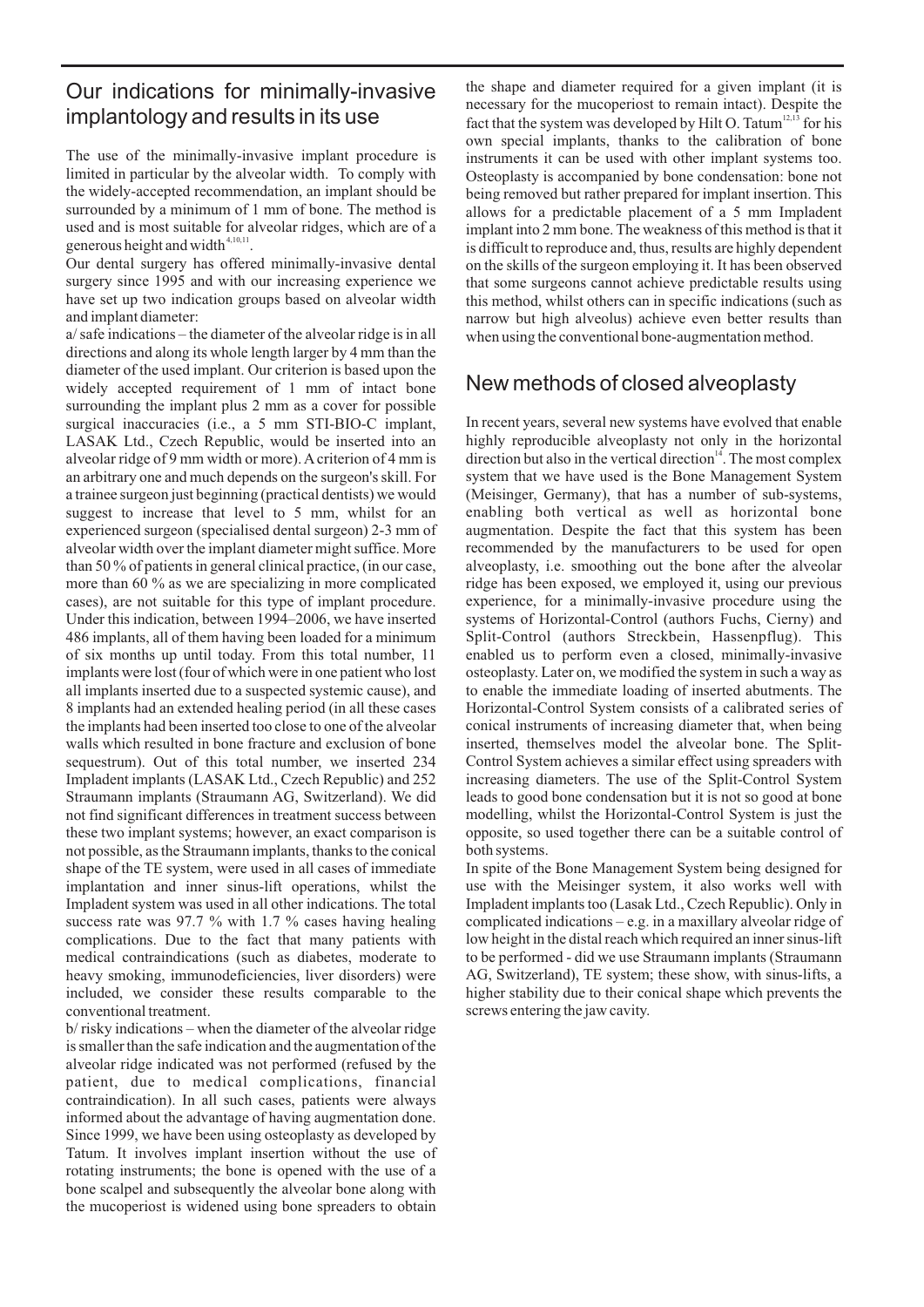To ensure good primary stability, we left a minimum of 4 mm and 6 mm, respectively, of intact bone in the vertical direction, when using implants of 5 mm and 3.7 mm in diameter, for preparation of the bone cavity with the use of calibrated drills with incomplete preparation (i.e. the final drill was inserted coronally by 2 mm in order to enhance primary stability). The aim was to gain primary stability in a deeper and wider reach of the bone (corpus mandibulae) using a conventional method, whilst the coronal implant part (processus alveolaris) would lean against the bone widened by alveoplasty. The criteria for the bone length in mm were set based on our own experience and literature sources. The necessary lengths for different preparation types will certainly be a subject of further research.



Fig. 5: Flapless in lower jaw following alveoplasty



Fig. 6: Flapless in upper jaw following alveoplasty

In our study of primary loading following alveoplasty, solely Impladent implants (Lasak, Czech Republic) were used. Twenty patients with a total number of 58 implants were treated: 29 alveoplasties were performed on one side of stereodefected jaws, employing the Bone Management System without raising the mucoperiosteal flap. Only patients with a suitable alveolar bone, i.e with a minimum height of 10 mm and width of at least 4 mm on the side were included in the study. (In experiments conducted outside this presented study, we were successful even with a bone width of only 2 mm). The Horizontal-Control System enables, after the preparatory drilling, a series of conical angle modulators with increasing diameter to be subsequently used to widen the alveolar ridge to obtain a suitable diameter and shape. In our case, we always used modulators of a diameter that was less than the implant diameter, i.e. in the case of a 3.7 mm implant we created a





Fig. 7 and 8: X-ray one month before and after alveoplasty

cavity of 3.1 mm in diameter, and in the case of a 5 mm implant a cavity of up to 4 mm in diameter. The final alveolar shape was created by bone spreading when the self-tapping screw was being inserted.

Implants were inserted in the above-described procedure and immediately loaded. If all implants on one side of the jaw could be loaded, we prefered to use a fixed bridge made from resin and placed on temporary abutments from the manufacturer. If only one implant at the side was available, we used a temporary, screw-retained prosthesis fixed on a ball attachment from the manufacturer. The requirement of a torque of at least 35 Ncm<sup>-1</sup> was achieved for all implants in the study.

On the opposite side, which was used as a control, implants were inserted either by a two-phase bone augmentation procedure, where necessary, or by using a minimally-invasive procedure without immediate loading. The objective and subjective results were then evaluated. As for the objective results, all 30 implants on the research and control side were successufully loaded. On the research side an average loss in bone height of 0.3 mm  $\pm$  0.8 mm was measured whilst on the control side, where either augmentation or a minimally invasive-procedure without immediate loading was performed, a bone gain of 1.1 mm  $\pm$  1.8 mm was measured. Thus, augmentation proved to bring a bone gain in many cases; the results, however, are highly variable.

The disadvantage of the pilot study was that it was not homogeneous. Nevertheless, it could be said that a minimallyinvasive procedure implemented along with alveoplasty and subsequent immediate loading does not cause a higher risk of implant loss. Its big advantage is its much shorter treatment time. As far as evaluation of the treatment by patients goes: all patients preferred to have minimally-invasive treatment without alveoplasty but such a treatment could only have been offered to four patients (with sufficient alveolar bone width)